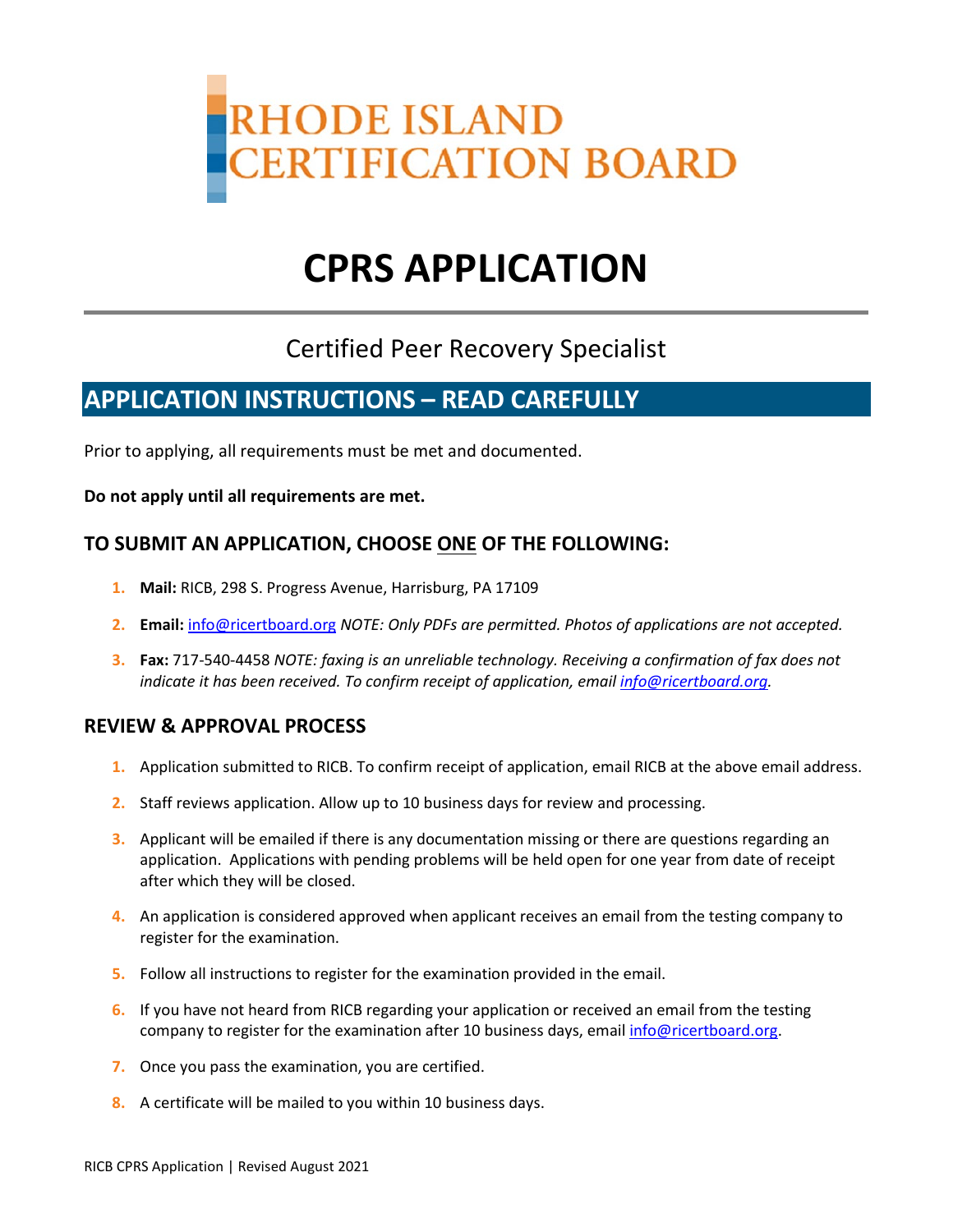## **CERTIFIED PEER RECOVERY SPECIALIST REQUIREMENTS**

All requirements below must be met to apply. All required documentation must be sent in with an application except for the official college transcript which is sent to RICB directly prior to application.

#### **FORMAL EDUCATION**

**REQUIRED:** Minimum high school diploma/GED.

#### **Degree documentation can be sent in lieu of a high school diploma/GED.**

The degree must be from an accredited college/university that is recognized by the US Department of Education or the Council on Higher Education Accreditation. An official transcript sent directly from college/university is required. If the degree is from outside the United States, a degree equivalency must done by an organization that specializes in that process. The applicant is responsible for arranging this process and all costs.

Official transcripts are required and must be sent directly from college/university to RICB prior to application. **Official transcripts may be mailed to RICB or emailed t[o info@ricertboard.org](mailto:info@pacertboard.org)**.

**It is recommended you request transcripts approximately three weeks prior to sending in your application.** 

If you have a sealed official transcript in your possession, you may mail it in the sealed envelope to RICB prior to your application arriving or mail it in with your application.

If you have outstanding debt or other issues which prevent the college/university from releasing your official transcript, you must resolve these issues with the school prior to applying for certification.

### **EDUCATION/TRAINING**

**REQUIRED: 46** total hours of relevant education/training specific to the Peer Recovery Specialist domains.

 hours must be in the Advocacy domain. hours must be in the Mentoring/Education domain. hours must be in the Recovery/Wellness Support domain. hours must be in the Ethical Responsibility domain.

**Education is defined as** formal, structured instruction in the form of workshops, trainings, seminars, in-services, college/university credit courses, and online education.

There is **no limit to the amount of online education** that may be submitted.

Most three-credit college/university courses count as 45 hours. One training CE/CEU counts as one hour.

Out of state education is acceptable.

**All education/training must be documented.** College courses are documented with an official college transcript. Trainings are documented with copies of training certificates.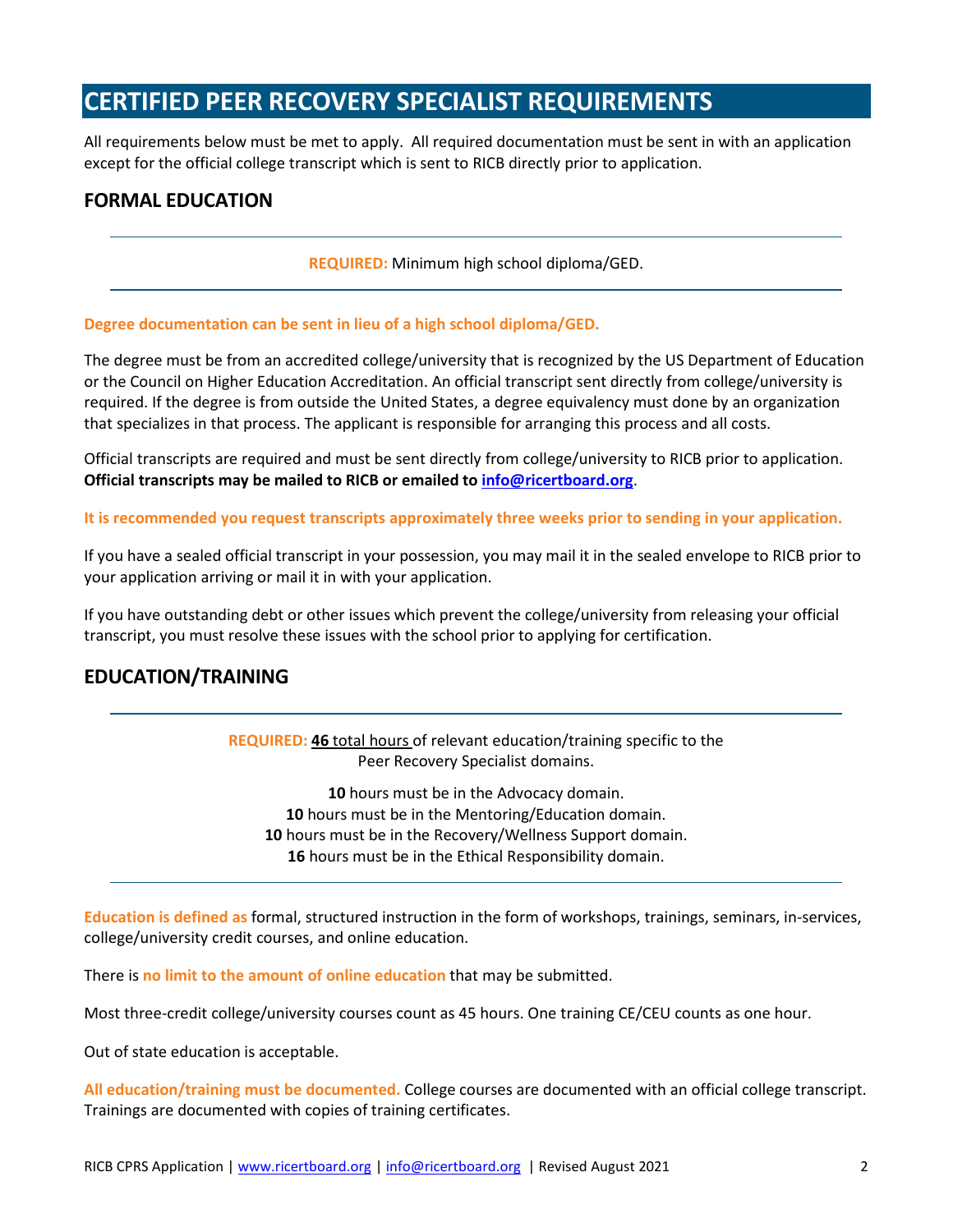Training certificates must have the applicant's name, title of training, date(s) of training, the number of hours being awarded, and the name of training organization. Training certificates submitted without this required information on them will not be accepted.

If a training title on a certificate of attendance does not clearly indicate the education content, attach a copy of the training description.

Training registration forms and/or training sign-in sheets are not acceptable forms of documentation.

**Training must be non-repetitive** meaning the same training cannot be claimed more than one time even if the training is taken on different dates from different providers.

Official employer training tracking system/learning management system reports may be acceptable forms of documentation for education/training provided that the report contains the name of the employee/applicant, titles of each training, dates of each training, the number of hours of each training, and is signed by the applicant's supervisor.

There is **no time limit** on when the education/training was received.

#### **PEER RECOVERY WORK EXPERIENCE**

**REQUIRED:** 500 hours of volunteer or paid work experience specific to peer recovery services.

**Qualifying work experience** is defined as providing individuals and family members in recovery with a support system to develop and learn healthy skills and gain access to needed community resources. Peer Recovery Specialists serve people in the recovery process by supporting them in accessing community-based resources, implementing self-directed recovery/wellness plans, and navigating state and local systems (including substance use and mental health treatment systems). They encourage individuals to develop a strong foundation in recovery (e.g., establishing support systems, self-care, independence/self-sufficiency, healthy copping skills) that support long-term wellness and recovery. No other work experience in the behavioral health field can be used for peer recovery specialist certification other than what is stated above.

Qualifying work experience can be from multiple employers to accumulate the required years/hours. If the applicant's work experience requirement is not fulfilled from their current employer, they must include **documentation from previous employer(s)** verifying their title, duties and dates employed with their application. DO NOT submit a resume as proof of previous work experience. Applicant must contact previous employers and request detailed documentation of their employment from them.

The applicant **must be currently employed as a peer recovery specialist** at the time of application.

Time spent participating in or facilitating mutual support groups is not acceptable.

Examples of positions/titles that typically are not eligible for peer recovery specialist certification include but are not limited to sponsors, case managers, technicians, therapists, counselors, intake/admissions workers, drug court/probation and parole professionals, etc.

### **CURRENT JOB DESCRIPTION**

**REQUIRED:** Copy of current peer recovery specialist job description, obtained from current employer, and which must be signed by both the applicant and their immediate supervisor.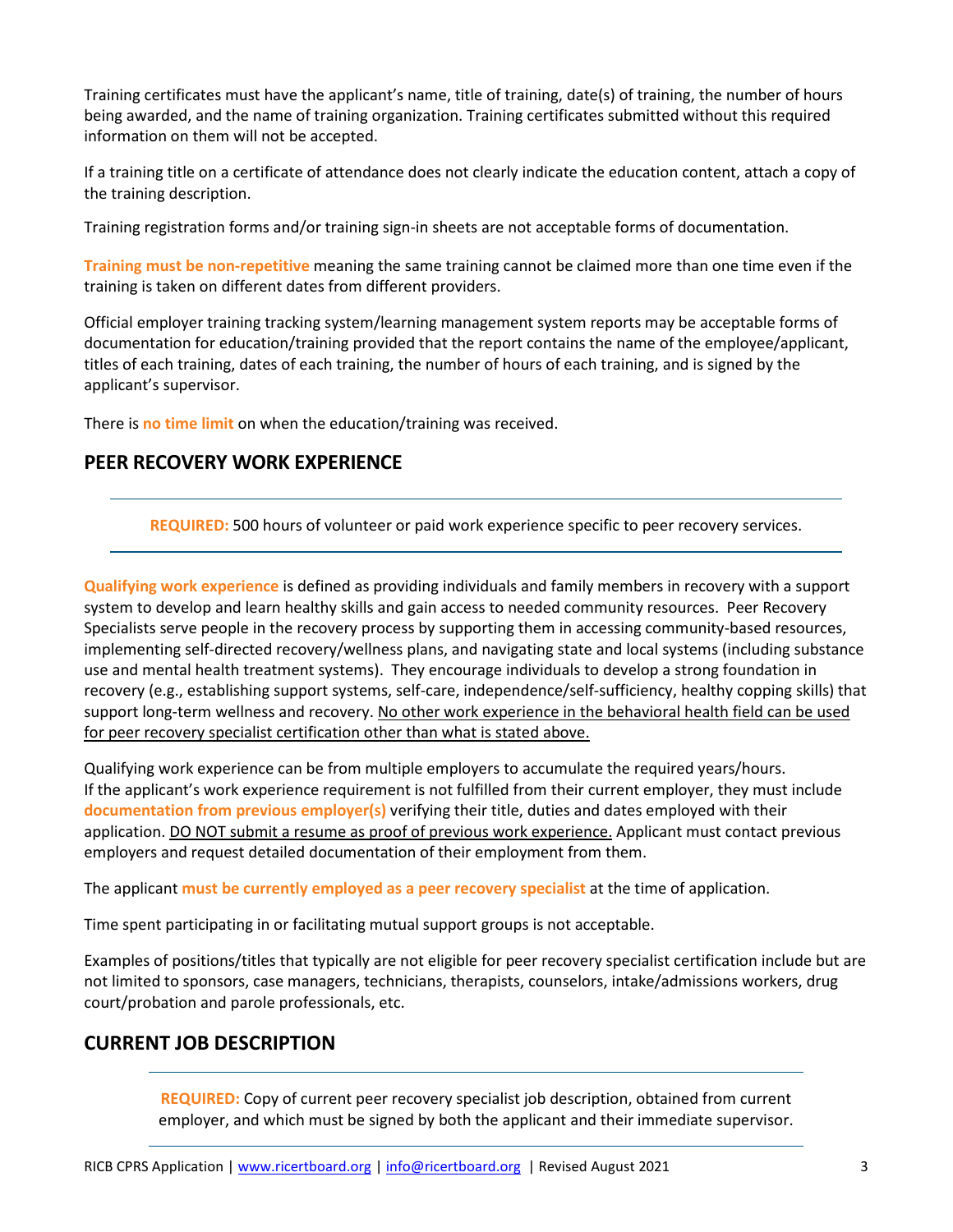All applicants must include a copy of their current peer recovery specialist job description. This **document is provided by your employer** and must be signed and dated by the applicant and their immediate supervisor.

Job descriptions determine and verify eligible current work experience. Job description must clearly delineate peer recovery support services as a primary function of the position.

**If you have held different peer recovery specialist positions with your current employer,** please provide all relevant job descriptions with the application.

In lieu of job description(s), employer may provide an official position description on agency letterhead. This required documentation must include the applicants' dates of employment (to/from) employment status (fulltime or part-time), title of position, a detailed description of the duties and responsibilities for the position, and the average number of hours per week the applicant worked.

#### **ON-THE-JOB SUPERVISION**

**REQUIRED:** 25 hours of on-the-job supervision of qualifying work experience in the peer recovery specialist domains.

Supervision is a formal or informal process that is evaluative, educative, and supportive. It ensures quality of care and extends over time. Supervision includes observation, mentoring, coaching, evaluating, inspiring, and creating an atmosphere that promotes self-motivation, learning, and professional development. In all aspects of the supervision process, ethical and diversity issues must be in the forefront.

**RICB has no requirements for who provides supervision.** The person providing supervision is at the discretion of the agency and/or state requirements.

Supervision can be provided in an individual, one-on-one setting and/or observation of skills or group supervision setting.

Supervision can be provided by **more than one supervisor.** In this case, provide a copy of page 11 of this application to all the supervisors documenting supervision on your behalf.

### **EXAMINATION**

**REQUIRED:** Once application is approved, applicant must pass the IC&RC Examination for Peer Recovery Specialists (PR examination).

Examination information provided on page 6 and on IC&RC's website: [www.internationalcredentialing.org.](http://www.internationalcredentialing.org/)

#### **CERTIFICATION FEE**

**REQUIRED:** Waived – funded by BHDDH

(includes examination and must accompany certification application)

The **fee may be paid** by check, money order or with VISA, MasterCard, Discover or American Express.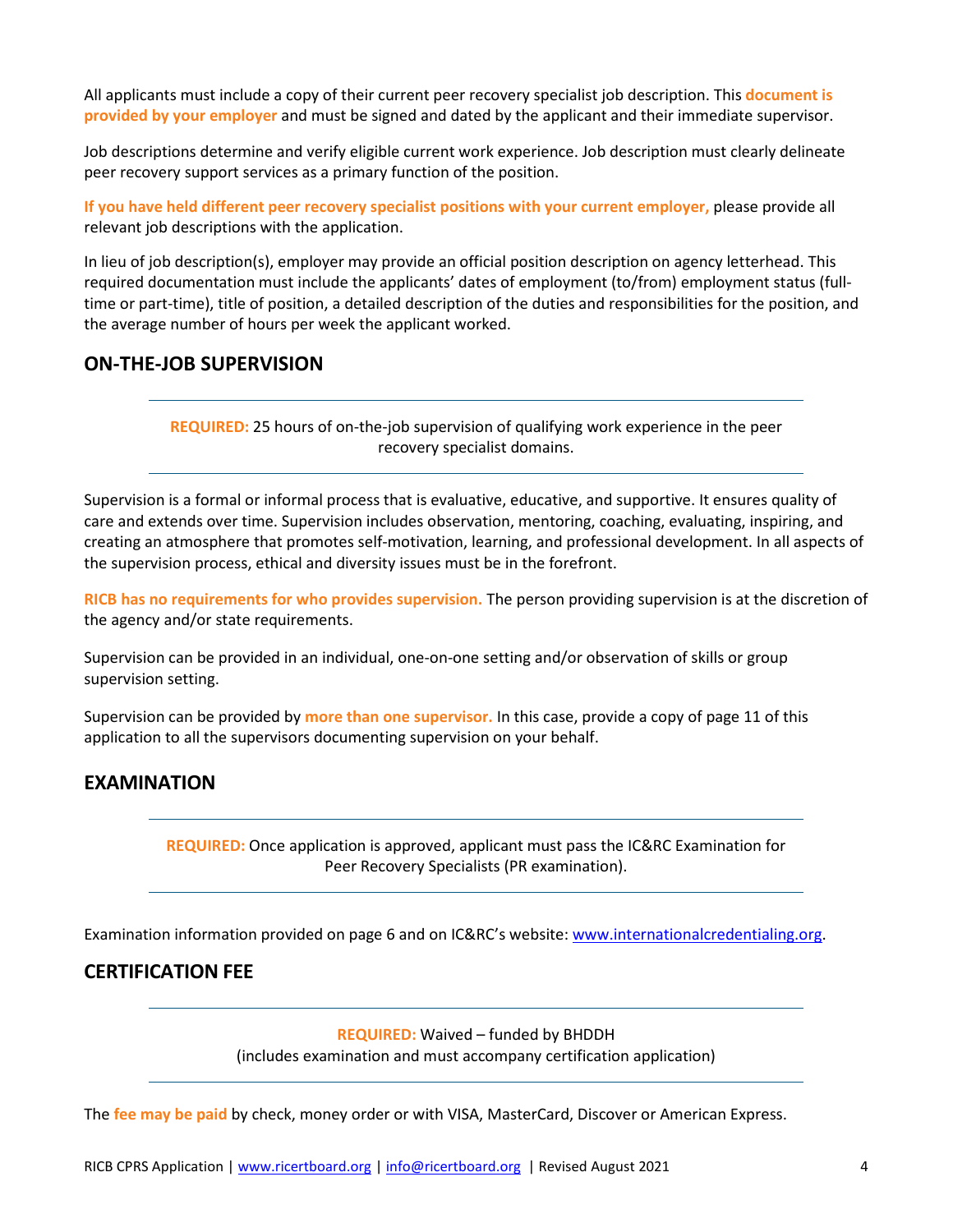If an employer or organization is paying the fee, they must include the applicants name with the payment. Fee payment information provided on page 8 of this application. E-receipts will be sent if using a credit card for payment. Receipts for check or money order payments must be requested by applicant to RICB.

#### **Applications received without payment will not be processed.**

One-half of the fee is refundable if application is denied or cancelled prior to the examination. No refund will be issued if application is denied or cancelled after examination.

## **APPLICATION INFORMATION**

#### **GENERAL INFORMATION**

Email addresses provided to RICB must be active accounts that are checked regularly. We will not be able to contact you or register you for the examination without an email address. Please print legibly.

Applicants must either live or work in RI at the time of application.

This certification is an international, reciprocal credential recognized and transferrable to many other states and countries.

### **APPEAL PROCESS**

The purpose of appeal is to determine if RICB accurately reviewed an application that is denied. A letter requesting an appeal must be sent to RICB within 30 days of the notification of RICB's action. An applicant shall be considered notified three days after the relevant date of mailing. The appeal will be sent to the RICB Executive Committee who will thoroughly review the entire application and materials to determine whether or not applicant should have been denied approval. The applicant will be notified in writing as to the findings of the Executive Committee.

#### **FELONIES & DISCIPLINARY ACTIONS**

While felonies and disciplinary actions from other certification/licensing entities may not prohibit certification, documentation is required to be submitted at the time of application. Certification through RICB does not mean a professional should not disclose this information to potential employers and does not in any way exonerate charges.

#### **REQUESTS TO CHANGE APPLICATION**

Professionals who wish to have their application re-reviewed for another credential RICB offers prior to taking the examination or after an unsuccessful attempt at the examination will incur a \$50 application change/review fee.

### **CERTIFICATION TIME PERIOD**

Certification encompasses two calendar years beginning on the date the applicant passes the examination. The certificate issued to the professional lists the following information: name of professional, credential name, date of issue, date of expiration and certification number.

#### **RECERTIFICATION**

To maintain the high standards of professional practice and to assure continuing awareness of new knowledge in the field, the Board requires recertification every two years. Professionals should review the Recertification Application for credential specific requirements listed on the Board website well in advance of their expiration date.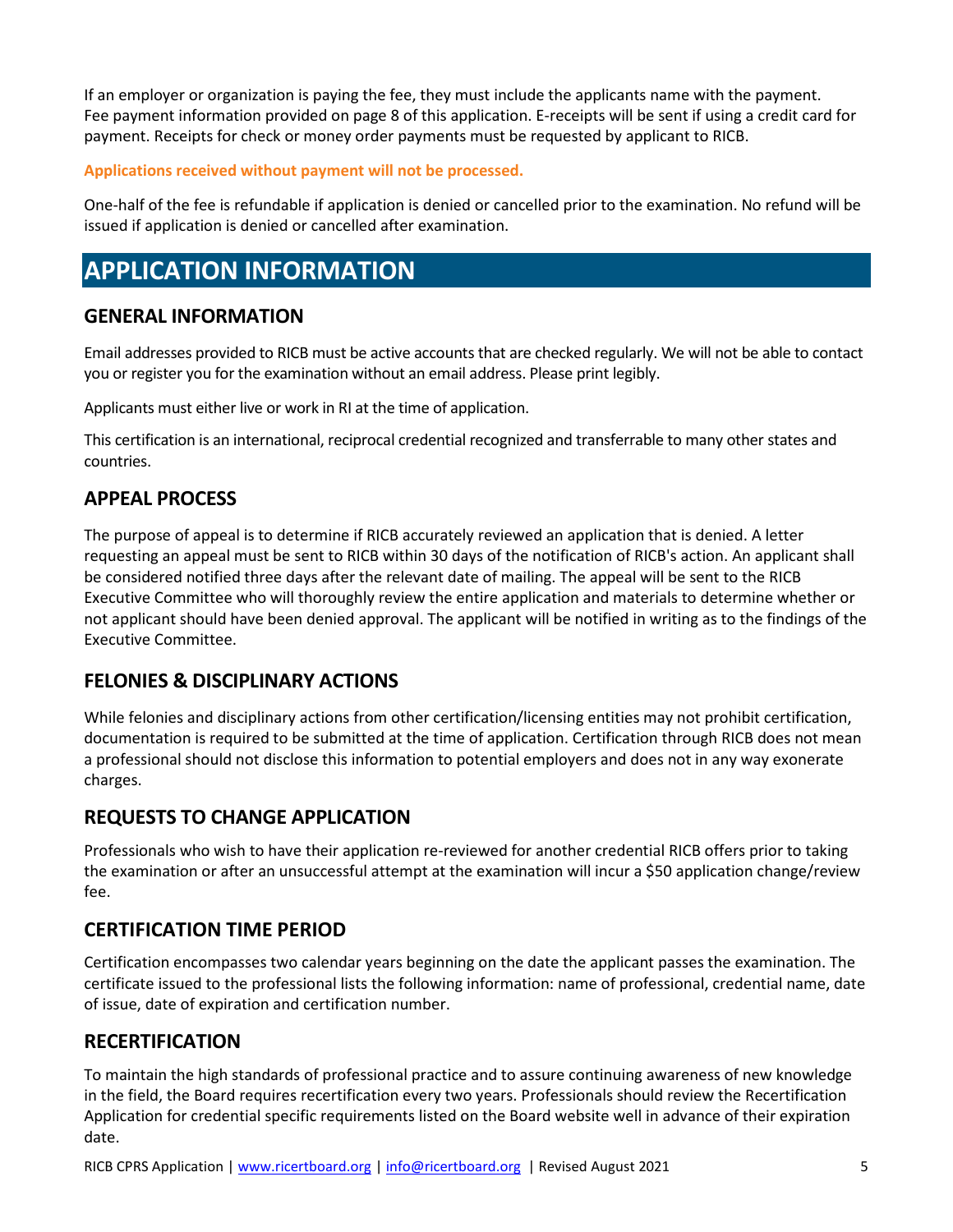## **EXAMINATION INFORMATION**

### **TYPE OF EXAMINATION**

The successful completion of an IC&RC examination is required. The examination is computer based, 75 multiple-choice questions, and offered at approved testing sites statewide. Candidates choose the day, time, and site for their examination. Once an application is approved, candidates will receive an email from the testing company with instructions for scheduling their examination.

#### **TIME PERMITTED**

Two hours are permitted to complete the examination.

### **EXAMINATION CONTENT**

The examination is developed from the IC&RC Job Analysis which identifies domains and tasks for competent practice. Domains for the examination are Advocacy; Mentoring/Education; Recovery/Wellness Support; Ethical Responsibility.

### **CANDIDATE GUIDE**

The domains, including the task statements per domain, sample examination questions, and a list of references from the IC&RC Job Analysis are included in the Candidate Guide. Candidate Guides are available from the RICB website.

### **STUDY MATERIAL**

Professional study guides and practice exams have been published for the examination. This information can be found on the IC&RC's website at: [www.internationalcredentialing.org.](http://www.internationalcredentialing.org/)

### **SPECIAL SITUATIONS AND ACCOMMODATIONS**

Individuals with disabilities and/or religious obligations that require modifications in examination administration may request specific procedure changes in writing with official documentation to RICB no fewer than 60 days prior to their examination date. Contact RICB on what constitutes official documentation. RICB will coordinate appropriate modifications to the examination process when documentation supports the need.

## **CANCELLATION/RESCHEDULING POLICY**

Candidates are required to arrive on time for their examination. Candidates who arrive late will not be permitted to take the examination and will be charged a \$100.00 cancellation/rescheduling fee. Candidates who cancel or reschedule their examination less than five days prior to their scheduled date will be charged the full examination fee. Candidates who cancel or reschedule more than five days before their scheduled date will be charged a \$25.00 cancellation/rescheduling fee.

#### **RETESTING**

Candidates who fail the examination can retest after a 90-day wait period from the date of their last examination. Candidates will be sent instructions and fee information. Candidates have three (3) opportunities to retake an examination. If a candidate fails the examination four (4) times, they must submit a study plan to RICB and wait one-year from the date of the final failed examination before they will be permitted to retest again.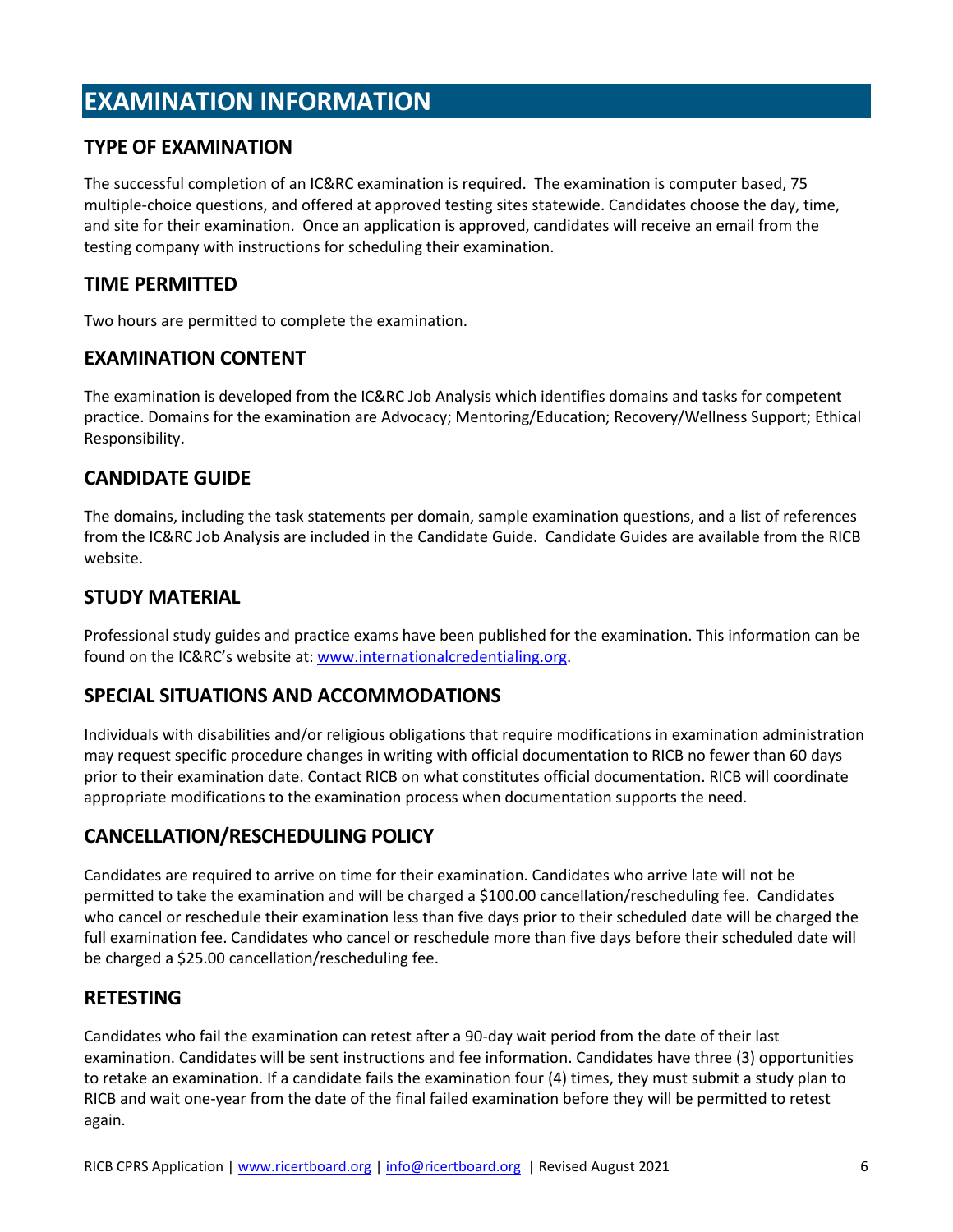## **CPRS: APPLICANT INFORMATION**

*Application can be completed and saved. You may then print the appropriate pages to submit to RICB.*

#### **TYPE OR PRINT LEGIBLY**

| Today's Date (mm/dd/yyyy):                                           |                                                                                                                         |                                                                                 |
|----------------------------------------------------------------------|-------------------------------------------------------------------------------------------------------------------------|---------------------------------------------------------------------------------|
|                                                                      |                                                                                                                         |                                                                                 |
|                                                                      | Print your name as it should appear on your certificate. Credentials and degrees will not be printed.                   |                                                                                 |
|                                                                      |                                                                                                                         |                                                                                 |
| If yes, provide full details on a separate sheet.                    | Have you ever received any disciplinary action from another certification/licensing authority? $\Box$ Yes $\Box$ No     |                                                                                 |
| The Code of Ethical Conduct is located at www.ricertboard.org/ethics | Have you read and understood the RICB Code of Ethical Conduct? □ Yes □ No                                               |                                                                                 |
| <b>CONTACT INFORMATION</b>                                           |                                                                                                                         |                                                                                 |
|                                                                      |                                                                                                                         |                                                                                 |
| City:                                                                |                                                                                                                         | State: Zip: Zip:                                                                |
|                                                                      |                                                                                                                         |                                                                                 |
| <b>Primary Email:</b>                                                |                                                                                                                         |                                                                                 |
|                                                                      | REQUIRED: PRINT LEGIBLY: EMAIL IS OUR PRIMARY WAY OF COMMUNICATING WITH YOU.                                            |                                                                                 |
|                                                                      |                                                                                                                         |                                                                                 |
| <b>DEMOGRAPHICS</b>                                                  | Data is never released with identifying information. It is used to report workforce data to state and federal agencies. |                                                                                 |
| What is your gender?                                                 |                                                                                                                         | Do you identify as transgender?                                                 |
| $\Box$ Female                                                        | $\Box$ Yes                                                                                                              |                                                                                 |
| $\Box$ Male                                                          | $\Box$ No                                                                                                               |                                                                                 |
| $\Box$ Nonbinary                                                     | $\Box$ Prefer not to disclose                                                                                           |                                                                                 |
|                                                                      |                                                                                                                         |                                                                                 |
| $\Box$ Prefer not to disclose                                        |                                                                                                                         |                                                                                 |
| How do you describe your sexual orientation or sexual identity?      |                                                                                                                         |                                                                                 |
| $\Box$ Heterosexual or straight                                      |                                                                                                                         |                                                                                 |
| □ Gay or lesbian                                                     |                                                                                                                         |                                                                                 |
| $\Box$ Bisexual                                                      |                                                                                                                         |                                                                                 |
| □ Queer                                                              |                                                                                                                         |                                                                                 |
| □ Questioning or unsure                                              |                                                                                                                         |                                                                                 |
|                                                                      |                                                                                                                         |                                                                                 |
| □ Prefer not to disclose                                             |                                                                                                                         |                                                                                 |
| Which best describes you?                                            |                                                                                                                         |                                                                                 |
| □ Asian or Pacific Islander                                          |                                                                                                                         | □ Multiracial or Biracial (please specify): ___________________________________ |
| □ Black or African American                                          |                                                                                                                         |                                                                                 |
| □ Hispanic or Latino                                                 | □ Prefer not to disclose                                                                                                |                                                                                 |
| □ Native American or Alaska Native                                   |                                                                                                                         |                                                                                 |
| □ White or Caucasian                                                 |                                                                                                                         |                                                                                 |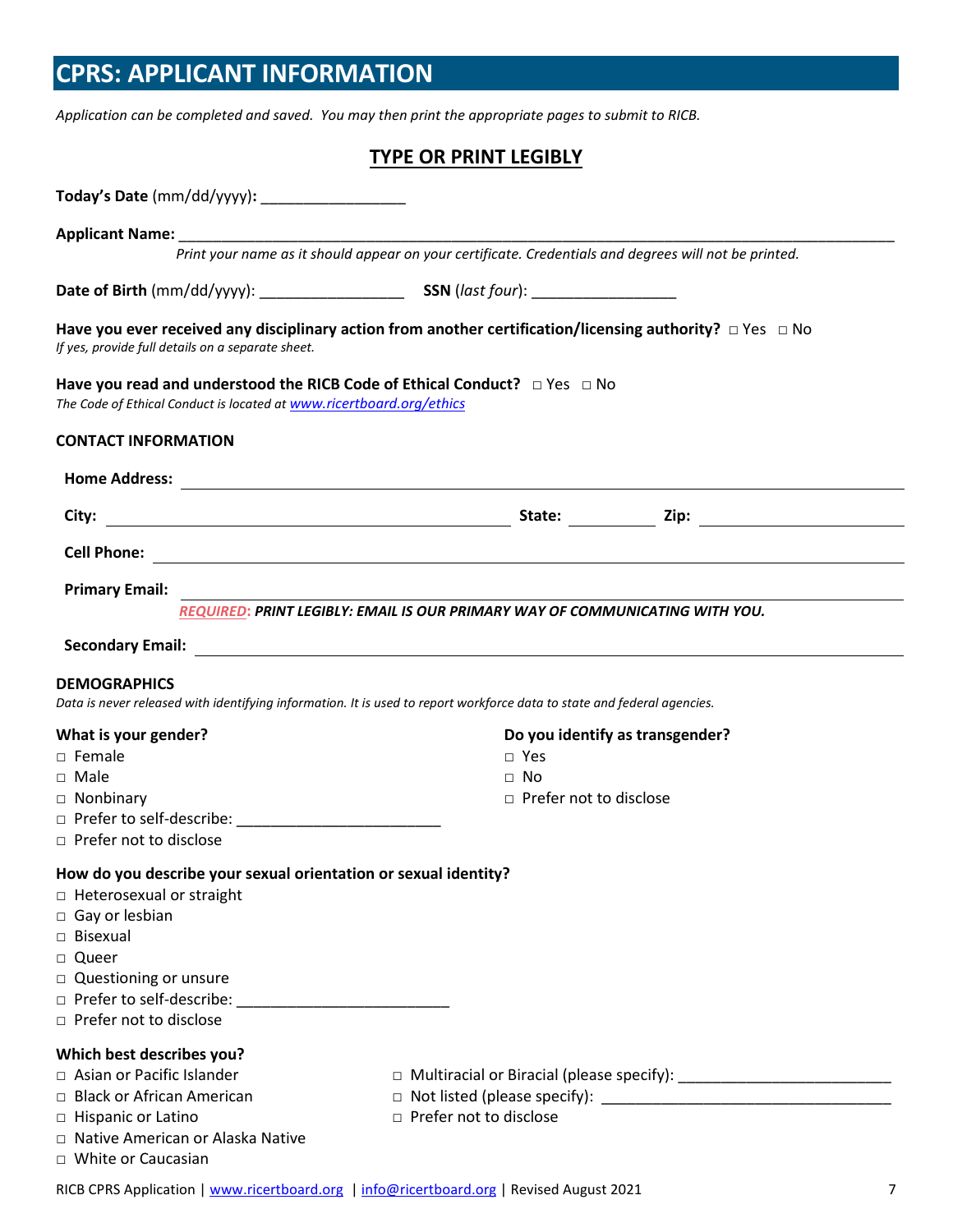#### **What is your yearly income?**

- □ Less than \$20,000
- □ \$20,000 to \$34,999
- □ \$35,000 to \$49,999
- □ \$50,000 to \$74,999
- □ \$75,000 to \$99,999
- □ Over \$100,000
- □ Unsure
- □ Prefer not to disclose

### **Language(s) spoken fluently** (check all that apply)**:**

- □ American Sign Language
- □ Arabic
- □ Chinese
- □ English
- □ French
- □ German
- □ Indigenous Language
- □ Italian

#### **Employment plans for the next two years** *(check all that apply)*:

- □ Obtain full time employment/Increase hours
- □ Obtain part-time employment/Decrease hours
- □ No change
- □ Retire
- □ Move to a different career/field
- □ Unknown

#### **What is the highest degree or level of school you have completed***?*

*(If you're currently in school, please check the highest degree you have completed.)*

- □ High school degree or equivalent (e.g. GED)
- □ Trade, Technical or Vocational School
- □ Some college, no degree
- □ Associate degree (e.g. AA, AS)
- □ Bachelor's degree (e.g. BA, BS)
- □ Master's degree (e.g. MA, MS, MEd)
- □ Professional degree (e.g. MD, DDS, DVM)
- □ Doctorate (e.g. PhD, EdD)

- □ Korean
- □ Polish
- □ Portuguese
- □ Russian
- □ Spanish
- □ Tagalog (Filipino)
- □ Vietnamese
- $\Box$  Other, please specify:

#### **Do you have military experience?**

- □ Active duty
- □ Veteran
- □ Not Applicable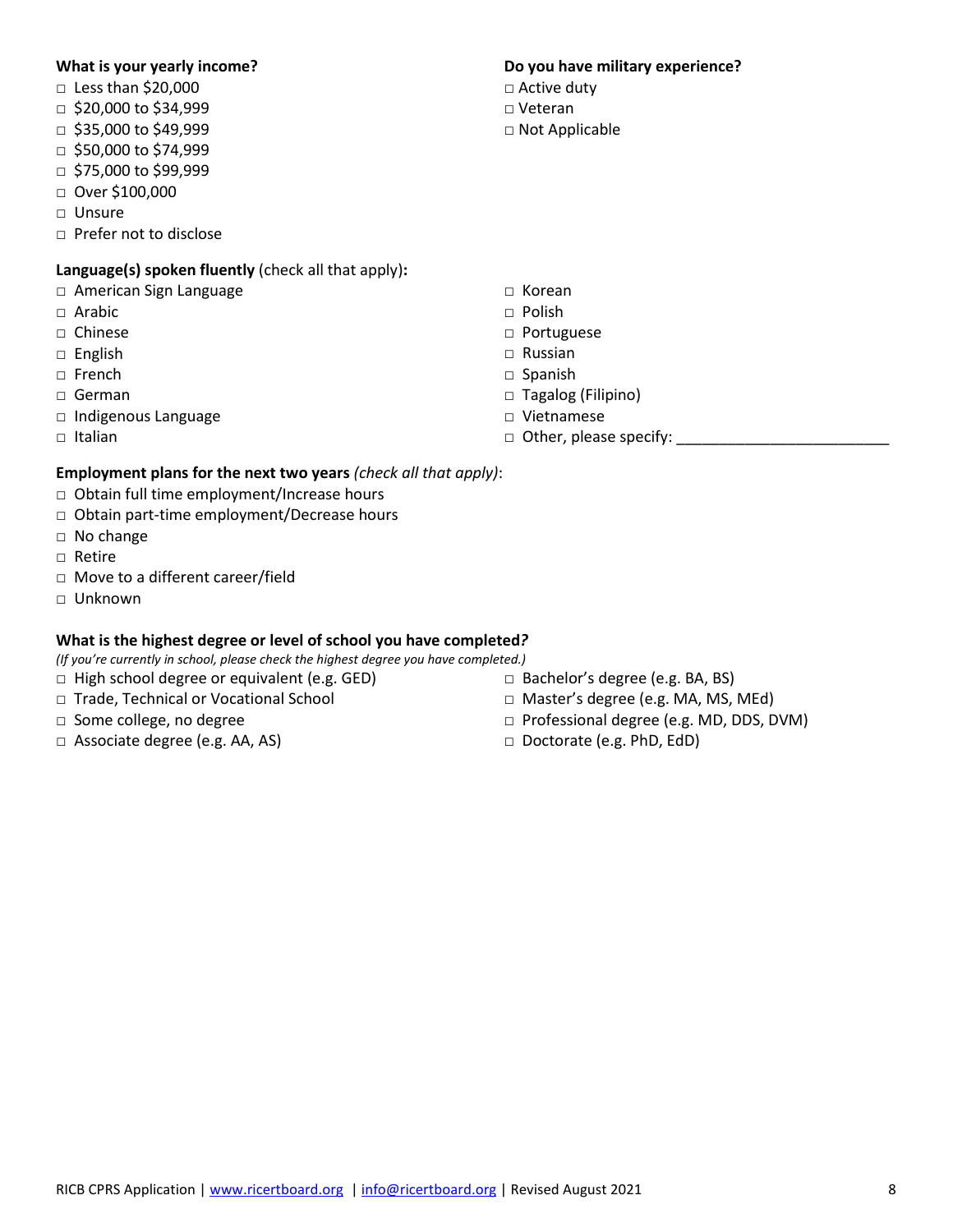## **CPRS: FORMAL EDUCATION**

#### **REQUIRED:** High School Diploma/GED

| I am including a sealed official transcript with my CPRS application. $\square$ Yes $\square$ No |
|--------------------------------------------------------------------------------------------------|
| I have ordered an official transcript to be sent to RICB. □ Yes □ No                             |
|                                                                                                  |
|                                                                                                  |
|                                                                                                  |
| <b>Delivery Method:</b>                                                                          |
| $\Box$ Mailed to RICB                                                                            |
| $\Box$ Emailed to RICB                                                                           |

## **CPRS: EDUCATION/TRAINING**

**REQUIRED: 46** total hours of relevant education/training specific to the Peer Recovery Specialist domains.

 hours must be in the Advocacy domain. hours must be in the Mentoring/Education domain. hours must be in the Recovery/Wellness Support domain. hours must be in the Ethical Responsibility domain.

**I have included copies of training certificates**. □ Yes □ No

**I have included a copy of my training tracking system/learning management system report.** □ Yes □ No

**My college transcript provides all or some of the relevant education.** □ Yes □ No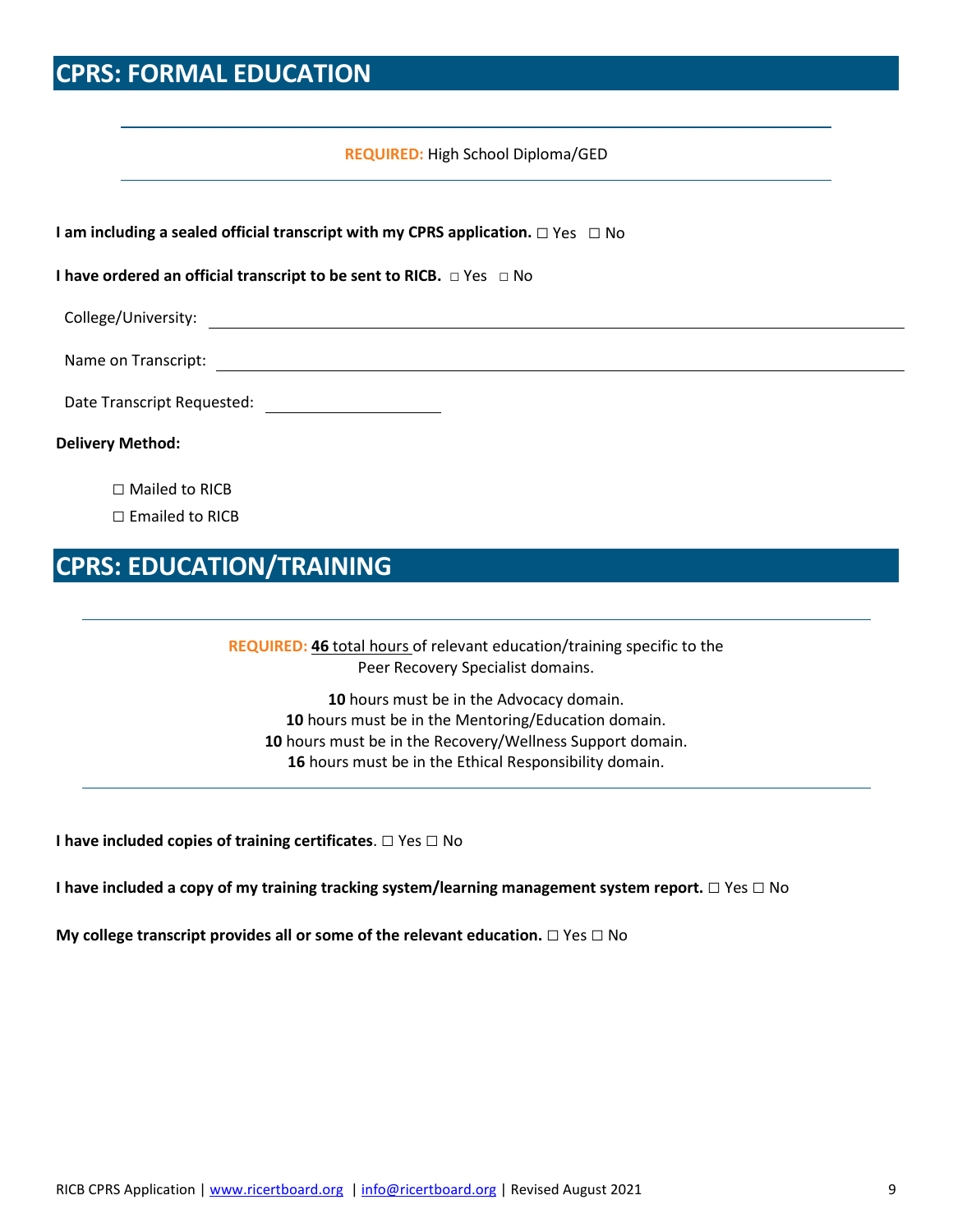## **CPRS: PEER RECOVERY WORK EXPERIENCE & JOB DESCRIPTION**

**REQUIRED:** 500 hours of volunteer or paid experience specific to peer recovery services..

**REQUIRED:** Copy of current peer recovery job description, obtained from current employer, and which must be signed by both the applicant and their immediate supervisor.

#### **CURRENT EMPLOYMENT INFORMATION**

| <b>Employer Name:</b>                                  |                                                                                                                                                                                                                                                              |
|--------------------------------------------------------|--------------------------------------------------------------------------------------------------------------------------------------------------------------------------------------------------------------------------------------------------------------|
| <b>Employer City:</b>                                  | <u> Zip:</u>                                                                                                                                                                                                                                                 |
|                                                        |                                                                                                                                                                                                                                                              |
|                                                        |                                                                                                                                                                                                                                                              |
|                                                        |                                                                                                                                                                                                                                                              |
|                                                        |                                                                                                                                                                                                                                                              |
|                                                        | I have attached my current counselor job description, dated and signed by both me and my supervisor. $\Box$ Yes $\Box$ No                                                                                                                                    |
| must be included with your application.                | Do you need to document previous employment to fulfill the experience requirement? $\Box$ Yes $\Box$ No<br>If yes, complete the section below AND submit a letter (on company letterhead) from previous employer(s) verifying your duties and dates employed |
| <b>PREVIOUS EMPLOYMENT INFORMATION (IF APPLICABLE)</b> | Letter (on company letterhead) from previous employer(s) verifying your title, duties & dates employed must be included with your application.                                                                                                               |
|                                                        | Organization Name: <u>contract and a series of the series of the series of the series of the series of the series of the series of the series of the series of the series of the series of the series of the series of the serie</u>                         |
| Organization City:                                     |                                                                                                                                                                                                                                                              |
|                                                        |                                                                                                                                                                                                                                                              |
| Start Date in Position:                                | End Date in Position:<br><u> 1980 - Jan Samuel Barbara, martin di</u>                                                                                                                                                                                        |
|                                                        |                                                                                                                                                                                                                                                              |
|                                                        |                                                                                                                                                                                                                                                              |
|                                                        |                                                                                                                                                                                                                                                              |
| Organization City:                                     | Zip:                                                                                                                                                                                                                                                         |
| <b>Applicant Position/Title:</b>                       |                                                                                                                                                                                                                                                              |
| Start Date in Position:                                | End Date in Position:<br><u> 1980 - Johann Barn, mars an t-Amerikaansk kommunister (</u><br><u> 1989 - Johann Marie Barn, mars ar breist fan de Fryske kommunent (</u>                                                                                       |
|                                                        |                                                                                                                                                                                                                                                              |
|                                                        |                                                                                                                                                                                                                                                              |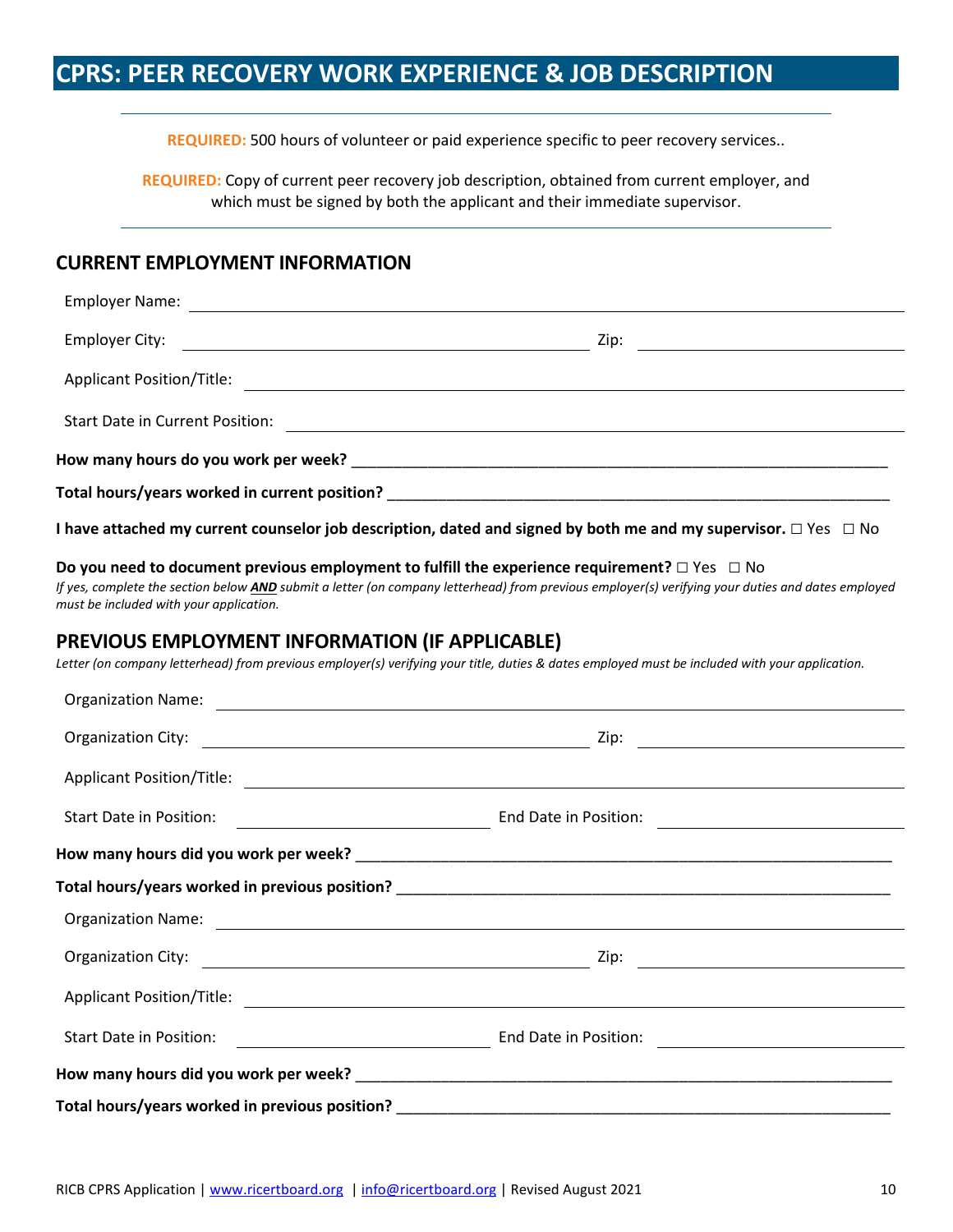## **CPRS: ON-THE-JOB SUPERVISION**

**REQUIRED:** 25 hours of on-the-job supervision of qualifying work experience in the peer recovery specialist domains.

#### **Information below is to be completed by applicant's current and/or previous supervisor(s).**

This page is to document the supervision hours provided to the applicant, **not their total work hours.** 

<u> 1980 - Johann Barn, mars ann an t-Amhain Aonaich an t-Aonaich an t-Aonaich ann an t-Aonaich ann an t-Aonaich</u>

The total hours of supervision should be equal to the hours listed above but could be more depending on the applicants' length of employment or could be less if the applicant was provided supervision from a previous employer.

Applicants may copy this page and provide it to previous supervisors.

Applicant Name:

#### **SUPERVISOR INFORMATION**

| Name:                                                                                                                           |        |
|---------------------------------------------------------------------------------------------------------------------------------|--------|
| Position/Title:                                                                                                                 |        |
| Licenses, Certifications and/or Degrees:                                                                                        |        |
| Email:<br><u> 1989 - Jan Barbara, manazarta bashkar a shekara tshkollari tshkollari tshkollari tshkollari tshkollari tshkol</u> | Phone: |
| Employer Name: The Contract of the Contract of the Contract of the Contract of the Contract of the Contract of                  |        |
| Employer City:                                                                                                                  | Zip:   |

#### **SUPERVISION DOCUMENTATION**

**Supervision was provided to the above-named applicant in the following Domains:**

| <b>DOMAIN</b>                                | <b>EXACT NUMBER OF HOURS</b> |
|----------------------------------------------|------------------------------|
| $\Box$ Advocacy                              |                              |
| $\Box$ Mentoring/Education                   |                              |
| □ Recovery/Wellness Support                  |                              |
| $\Box$ Ethical Responsibility                |                              |
| <b>TOTAL NUMBER OF HOURS OF SUPERVISION:</b> |                              |
| <b>Supervisor Attestation:</b>               |                              |

\_\_\_\_\_\_\_\_\_\_\_\_\_\_\_\_\_\_\_\_\_\_\_\_\_\_\_\_\_\_\_\_\_\_\_\_\_\_\_\_\_\_\_\_\_\_\_\_\_\_\_\_\_\_ \_\_\_\_\_\_\_\_\_\_\_\_\_\_\_\_\_\_\_\_\_\_\_\_\_\_\_\_\_\_\_\_\_\_\_\_\_\_\_

I attest that the above-named applicant has been provided with supervision as documented above.

Supervisor Signature Date Date Date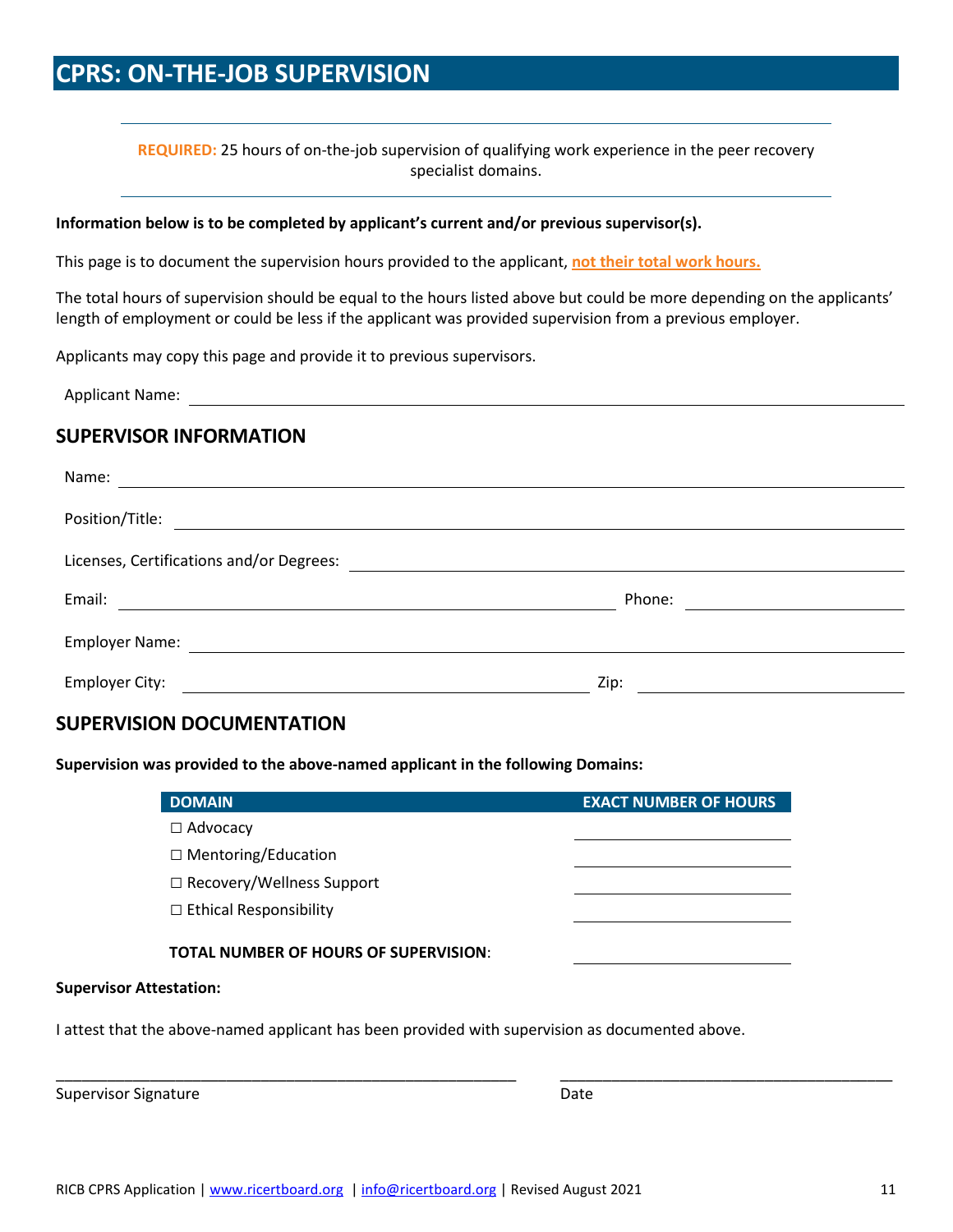## **CPRS: ACKNOWLEDGEMENTS & RELEASE**

#### *This page must be completed by the applicant. It must be notarized and submitted with the application.*

#### **RELEASE**

I request that the Rhode Island Certification Board (RICB) grant the credential to me based on the following assurances and documentation:

- I subscribe to and commit myself to professional conduct in keeping with the RICB Code of Ethical Conduct;
- I certify that the information given herein is true and complete to the best of my knowledge and belief. I also authorize any necessary investigation and the release of information relative to my application;
- Falsification of any documents will nullify this application and will result in denial or revocation of certification;
- I consent to the release of information contained in my application and any other pertinent data submitted to or collected by RICB to officers, members, and staff of the aforementioned Board;
- I consent to authorize RICB to gather information from third parties regarding education, employment and/or supervision and understand that such communication shall be treated as confidential;
- Allegations of ethical misconduct reported to RICB before, during, or after application for certification is made will be investigated by RICB and could result in the nullification of the application or denial or revocation of certification.

#### **INITIAL EACH STATEMENT**

I have read and understood this Acknowledgements and Release.

I either live or work in Rhode Island at least 51% of the time.

I understand one-half of the application fee is refundable if application is denied or cancelled prior to the examination and no refund will be issued if application is denied or cancelled after examination.

I understand that my application is open for a period of one year after the date of review. If I fail to fulfill all certification requirements within that year, the application will be closed, and no refund will be issued.

I understand that if I request to have my application re-reviewed for another credential RICB offers prior to the examination, or after an unsuccessful attempt at the examination I will incur a \$50 change/review fee.

| Applicant:                | Signature: | Date: |
|---------------------------|------------|-------|
| PRINT NAME LEGIBLY        |            |       |
| <b>NOTARY PUBLIC ONLY</b> |            |       |

Name: Date:

I attest that I am a notary public and the above-named applicant satisfactorily proved to be the person whose name is subscribed to the within instrument and acknowledged that they executed the same for the purposes therein contained. In witness whereof, I hereby set my hand and official seal.

\_\_\_\_\_\_\_\_\_\_\_\_\_\_\_\_\_\_\_\_\_\_\_\_\_\_\_\_\_\_\_\_\_\_\_\_\_\_\_\_\_\_\_\_\_\_\_\_\_\_ **SEAL:**

Notary Public Signature